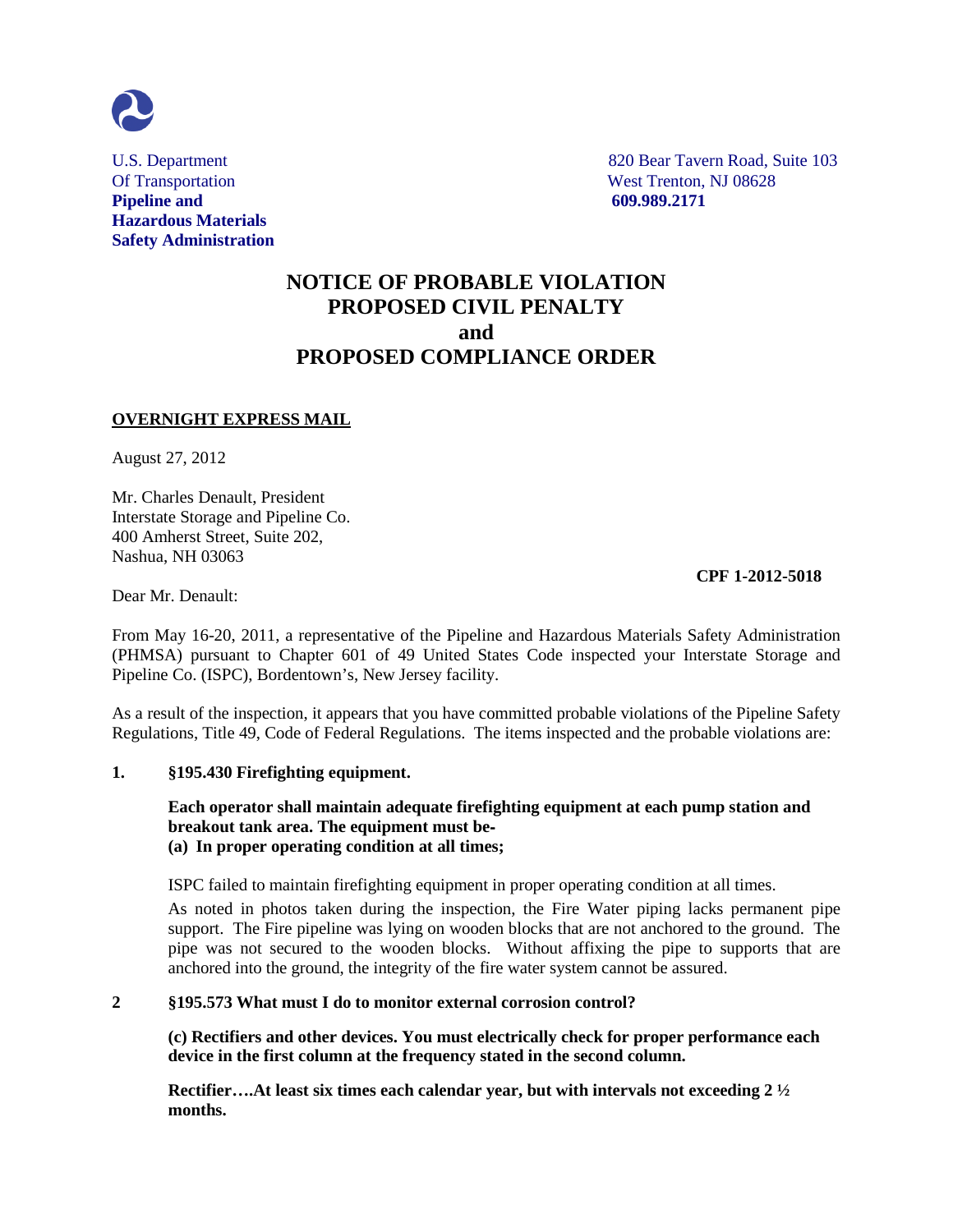ISPC failed to electrically check rectifiers for proper performance at least six times per year but with intervals not exceeding 2 ½ months. Records provided by the operator show that the inspections on the rectifiers to check for proper electrical operation were performed from February, 2008 through March, 2011 at intervals ranging from between 6 months to one year. Only 6 of the 20 checks required during the period noted above had been completed.

#### Proposed Civil Penalty

Under 49 United States Code, § 60122, you are subject to a civil penalty not to exceed \$200,000 per violation per day the violation persists up to a maximum of \$2,000,000 for a related series of violations. For violations occurring prior to January 3, 2012, the maximum penalty may not exceed \$100,000 per violation per day, with a maximum penalty not to exceed \$1,000,000 for a related series of violations. The Compliance Officer has reviewed the circumstances and supporting documentation involved in the above probable violation(s) and has recommended that you be preliminarily assessed a civil penalty of \$49,600 as noted below. With respect to item 1 we have reviewed the circumstances and supporting documents involved in this case and have decided not to assess a civil penalty.

| Item number | <b>PENALTY</b> |
|-------------|----------------|
|             | \$49,600       |

#### Proposed Compliance Order

With respect to item 1 pursuant to 49 United States Code § 60118, the Pipeline and Hazardous Materials Safety Administration proposes to issue a Compliance Order to Interstate Storage Pipeline Co. Please refer to the *Proposed Compliance Order*, which is enclosed and made a part of this Notice.

#### Response to this Notice

Enclosed as part of this Notice is a document entitled *Response Options for Pipeline Operators in Compliance Proceedings*. Please refer to this document and note the response options. Be advised that all material you submit in response to this enforcement action is subject to being made publicly available. If you believe that any portion of your responsive material qualifies for confidential treatment under 5 U.S.C. 552(b), along with the complete original document you must provide a second copy of the document with the portions you believe qualify for confidential treatment redacted and an explanation of why you believe the redacted information qualifies for confidential treatment under 5 U.S.C. 552(b). If you do not respond within 30 days of receipt of this Notice, this constitutes a waiver of your right to contest the allegations in this Notice and authorizes the Associate Administrator for Pipeline Safety to find facts as alleged in this Notice without further notice to you and to issue a Final Order.

Please submit all correspondence in this matter to Byron Coy, PE, Director, PHMSA Eastern Region, 820 Bear Tavern Road, Suite 103, W. Trenton, NJ 08628. Please refer to **CPF 1-2012-5018** on each document you submit, and please whenever possible provide a signed PDF copy in electronic format. Smaller files may be emailed to **Byron.Coy@dot.gov.** Larger files should be sent on a CD accompanied by the original paper copy to the Eastern Region Office.

Sincerely,

Byron Coy Director, Eastern Region Pipeline and Hazardous Materials Safety Administration

Enclosures: *Proposed Compliance Order Response Options for Pipeline Operators in Compliance Proceedings*